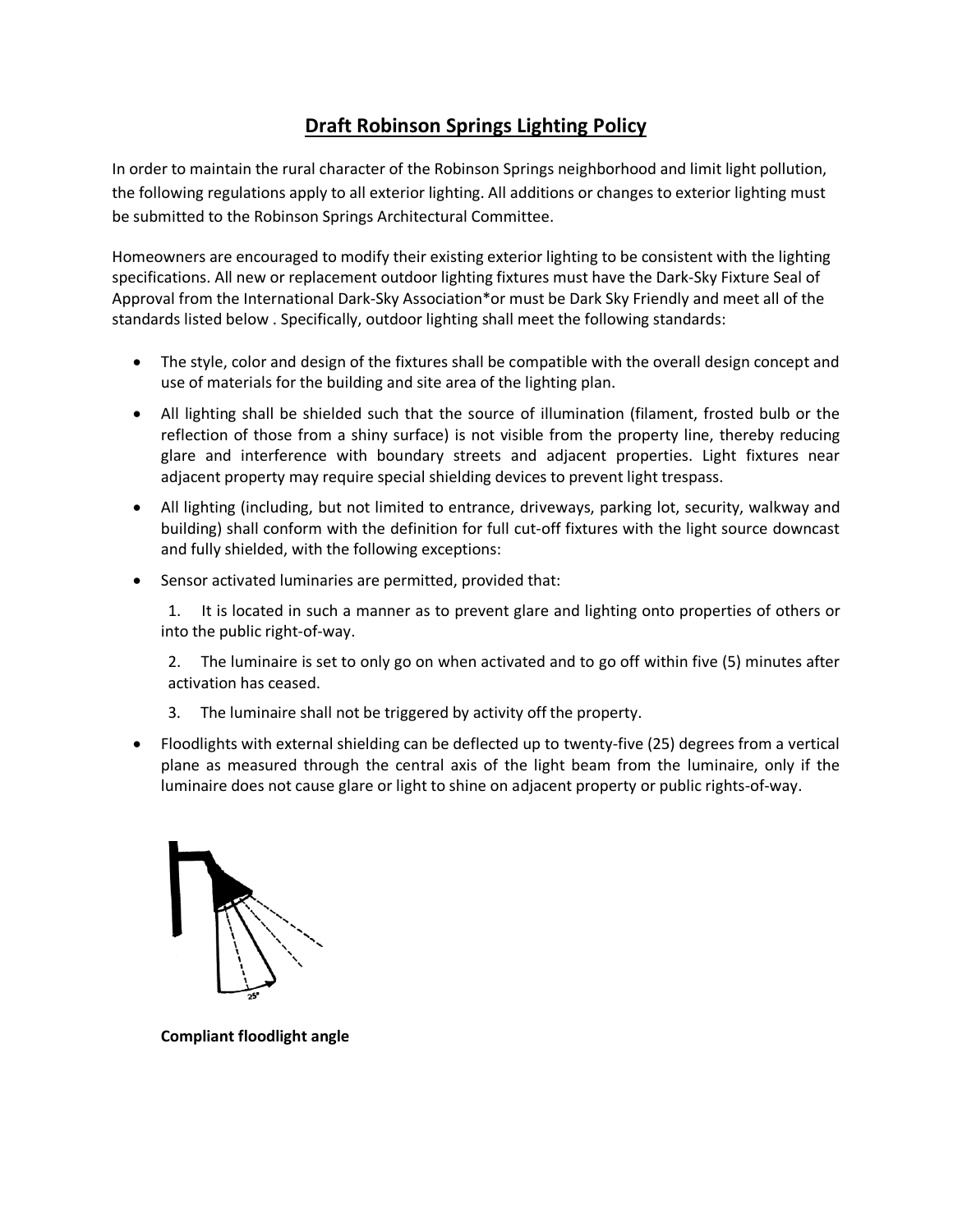- Downlighting only is permitted for address markers, trees, architectural features, provided that the luminaire is located, aimed and shielded so that direct illumination is focused exclusively on the object and away from adjoining properties and the public street right-of-way.
- Luminaires (light fixtures) that have a maximum output of one thousand (1,000) lumens per fixture (equal to one [1] sixty-watt incandescent light), regardless of the number of lamps, provided:
	- 1. The bulb of the fixture is not visible;
	- 2. The fixture utilizes frosted, opalescent, clear or iridescent glass;
	- 3. The fixture has an opaque top or is under an opaque portion of the building structure;

4. If the fixture utilizes clear glass, the output of the fixture must be shielded by the architecture of the structure; and

5. All fixtures must not cause glare or light trespass beyond the property.



**Controlled source and good aiming prevent light trespass**



**Light trespass from uncontrolled source**

The following figures illustrate examples of acceptable and unacceptable types of outdoor lighting fixtures. Note that even those types of fixtures shown as "acceptable" must be installed and aimed properly to comply with the Robinson Springs standards